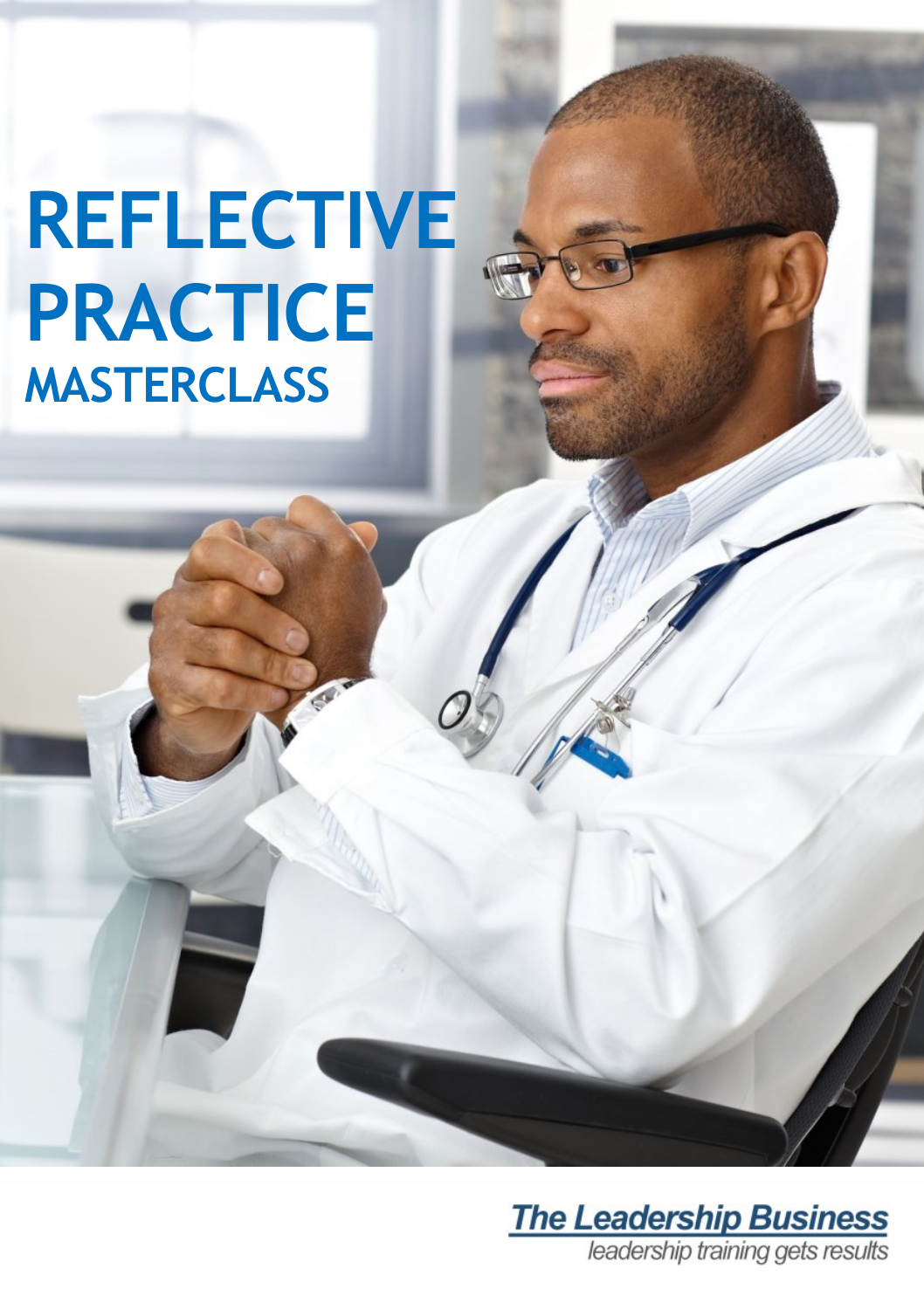## **REFLECTIVE PRACTICE IS AN ESSENTIAL SKILL FOR DOCTORS**

Reflective practice is a structured process of analysing and reviewing your professional activities. It involves detailed analysis of specific incidents and events, and their positive or negative outcomes.

The GMC have emphasised the need for increased reflection as part of the significant changes they have made to the process and structure of appraisal and revalidation.

Their expectation that all doctors will reflect on their practice has been well documented. For example, in the GMC document "Leadership and management for all doctors"(GMC 2012 p15 para 22) there is an unambiguous statement of the need for all doctors to reflect. It says:

*"You should regularly reflect on your own performance, your professional values and your contribution to any teams in which you work."* 

## **THE REFLECTIVE PRACTICE MASTERCLASS**

This 2 hour masterclass will help you to gain insight into your professional performance. Taking the time to build your skills in reflective practice will enable you to plan what you should stop doing, start doing, continue doing or change to improve**.** 

In this masterclass you will learn:

- Why you should bother to reflect
- The links between reflection, insight and learning
- How to reflect effectively
- How to create a reflective environment
- The main areas of professional practice all doctors should reflect upon

You will also receive a copy of our Reflective Practice Workbook which includes templates to use and adapt to your situation. Reflective practice will provide you with supporting evidence for your appraisal and revalidation portfolio.

**Reflection will ultimately tell you what to do to maintain the standards of your practice, and what you can do to improve it.**